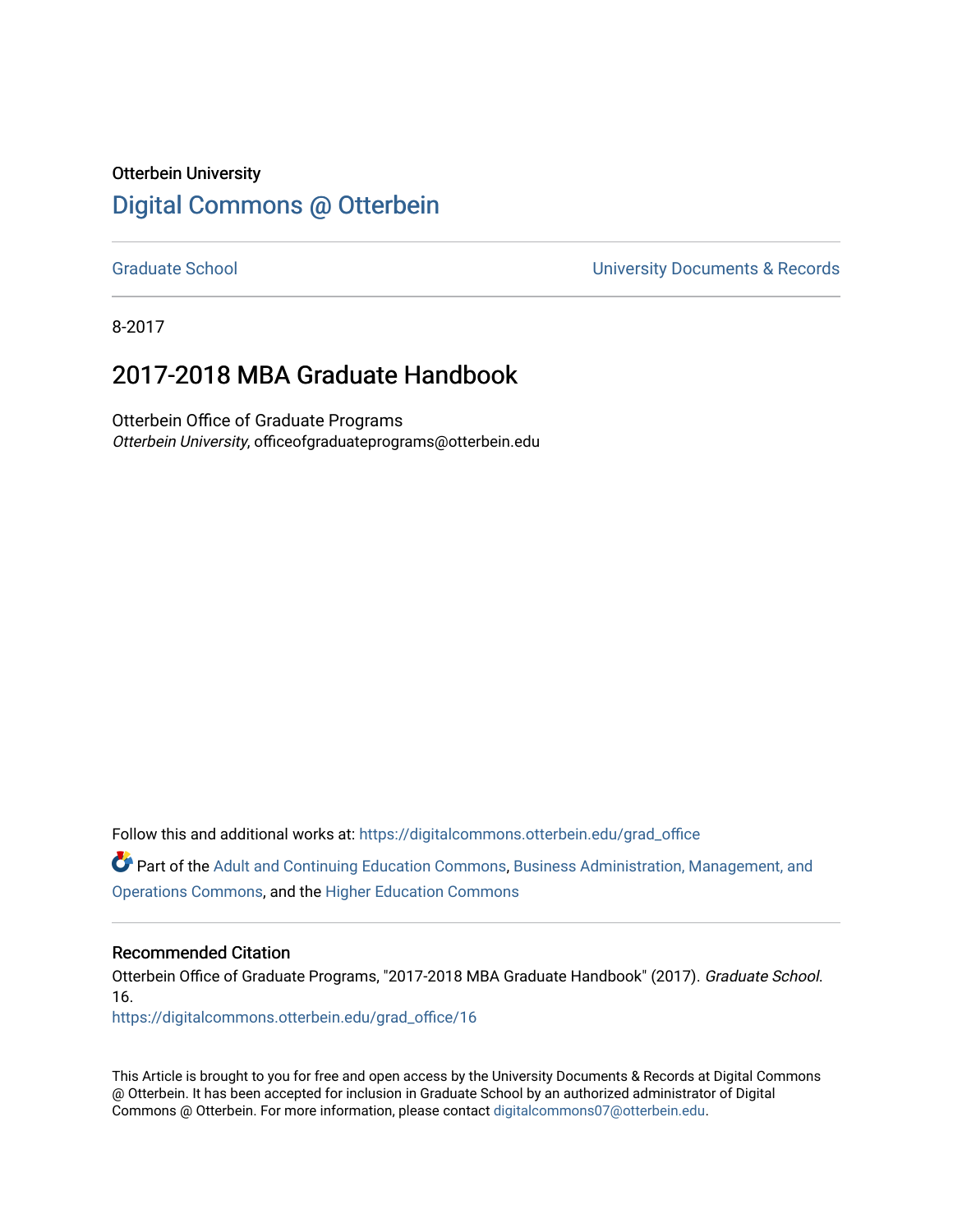

**MASTER OF BUSINESS ADMINISTRATION** 

# **2017-2018 Handbook**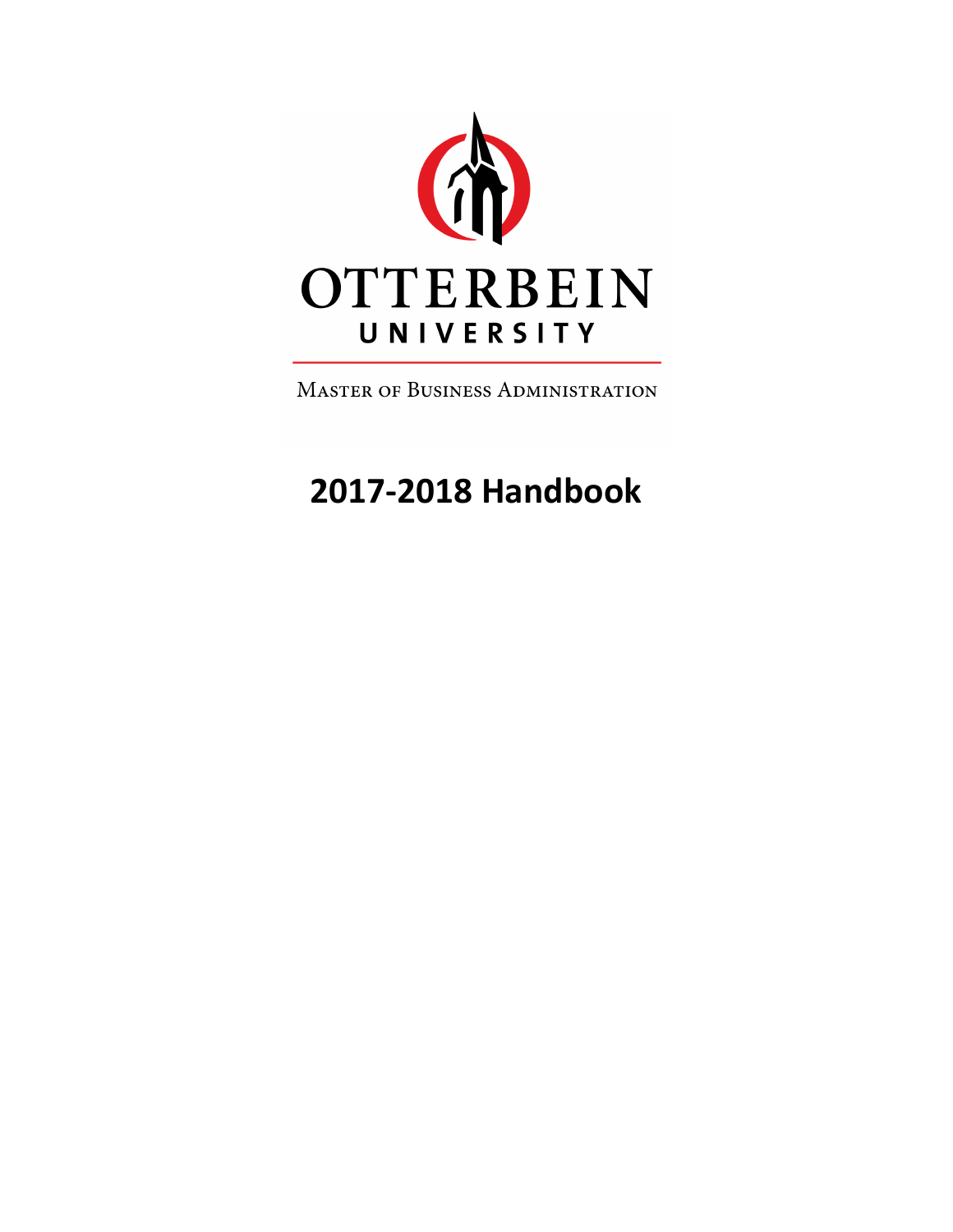

| <b>Table of Contents:</b>                   | Page |
|---------------------------------------------|------|
| <b>Purpose</b>                              | 3    |
| <b>Brand Pillars</b>                        | 3    |
| <b>Academic Policies</b>                    | 3    |
| <b>Academic Standing</b>                    | 3    |
| <b>Enrollment Policies and Registration</b> | 8    |
| Withdrawal                                  | 8    |
| <b>Tuition, Fees and Payment Plan</b>       | 8    |
| <b>Financial Aid</b>                        | 9    |
| <b>Scholarships</b>                         | 9    |
| <b>Graduation/Commencement</b>              | 9    |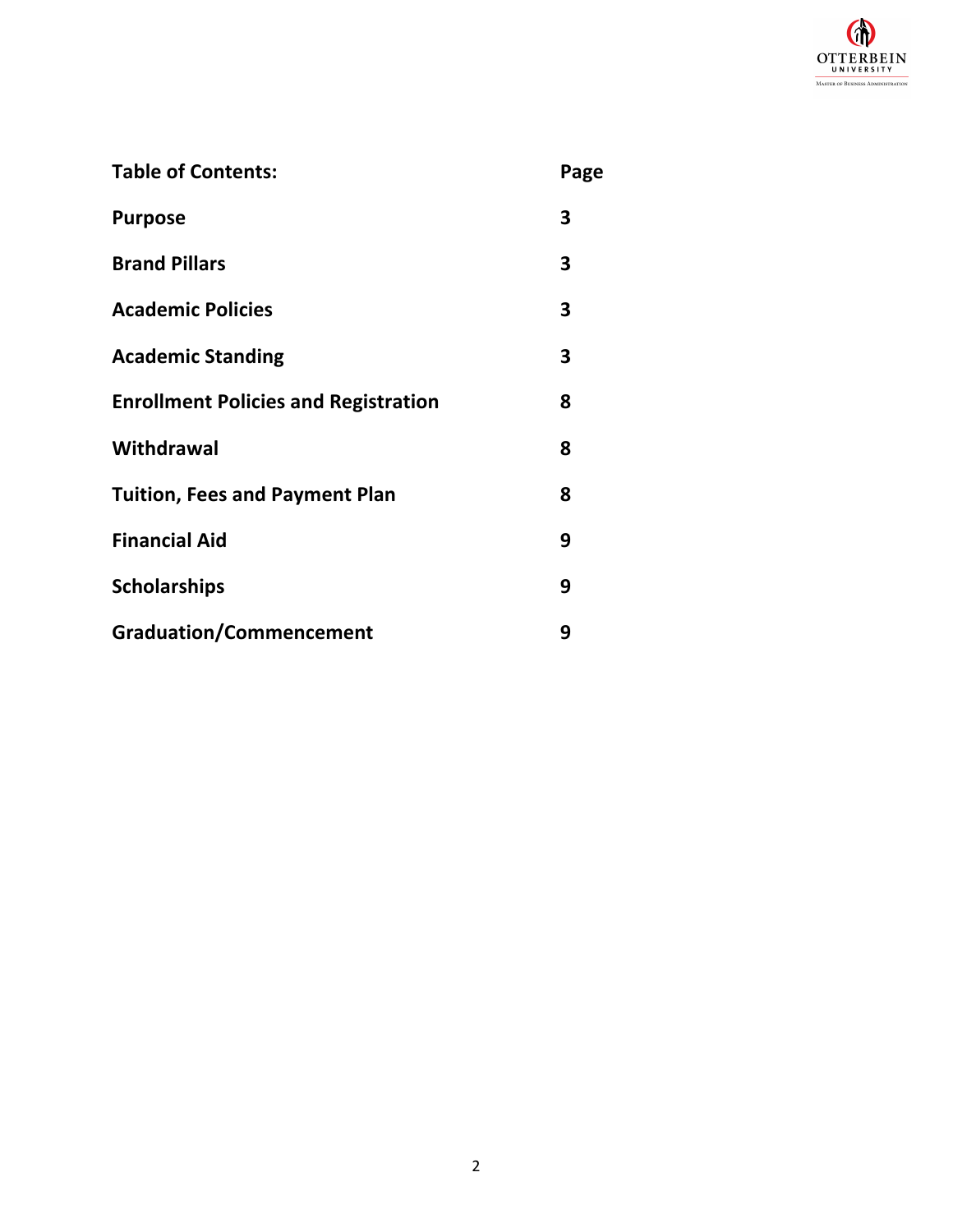

## **Purpose**

The Otterbein MBA Program is dedicated to educating the whole person. We prepare graduates to lead in their industry, change the status quo, drive real success quotients, think entrepreneurially, engage locally and globally, and advance their professions and communities. An Otterbein MBA is distinguished by a unique approach to integrating a practical and applicable experience into all learning. We don't want students to just play the game, we want them to change it!

### **Brand Pillars**

Otterbein offers...

- the smartest way to learn,
- a place to belong,
- the opportunity to realize one's personal best,
- and the values to serve the common good.

Living and learning as a contributing member of Otterbein's model community will prepare you to lead a life of purpose.

Accreditation

# **Academic Policies**

#### Academic Appeals

Please find the Academic Appeals process within the Graduate Handbook. The handbook link is located on the following Web page:

http://www.otterbein.edu/public/TheGraduateSchool/Resources.aspx 

# **Academic Standing**

#### Good Standing

Any student pursuing a graduate level course work who maintains a minimum cumulative graduate grade point average of 3.0 is in good standing.

#### Probation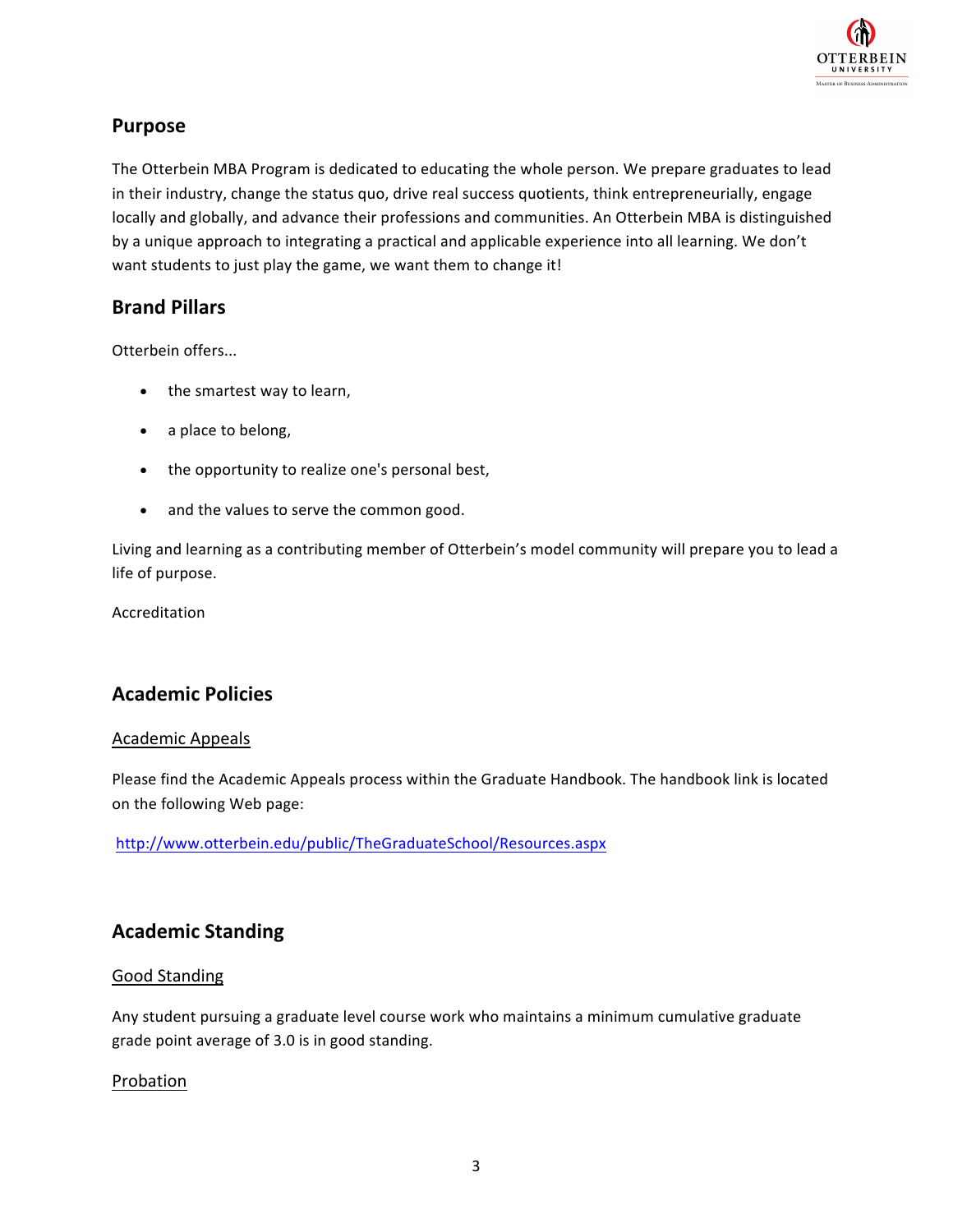

Academic Probation occurs when a student's cumulative grade point average for Otterbein University graduate course work is below a 3.0. Students placed on academic probation are required to meet the academic requirements of their probation and be in good standing within two terms of enrollment.

#### Suspension

Suspension occurs when a student earns less than a 3.0 term graduate grade point average while on Academic Probation. A student will also be suspended when failing to gain good standing in the prescribed two terms. A student may apply for readmission after remaining out of school for at least one year. Graduate level credits earned at another school while a student is under academic suspension cannot be applied toward graduation at Otterbein. All readmission applications must be submitted to The Graduate School office and acted upon by Academic Council. Other information or steps may be required prior to consideration for readmission as determined by Academic Council. Readmission is not guaranteed. A student may reapply only once.

#### Dismissal

Dismissal occurs when a student is suspended for the second time or when Academic Council denies a suspended student's readmission. Dismissal is permanent.

#### Grading

Graduate school is a process of academic exploration reserved for students who are committed to the high level of work demanded by a master's degree program. Graduate students are, therefore, held to a higher standard of achievement than undergraduate students. In order to reflect the minimum levels of achievement necessary to award a graduate degree, the grading philosophy, and the grade scales reflective of that process, are considerably different from undergraduate grade scales. Specifically, it is assumed that graduate students will pursue their course work at either an "excellent" or A level or at an "above average" or B level.

Grade policies specific to each program are listed in the appropriate program section. Each student can access his/her grades at the end of each quarter on-line via Cardinal Web for Students at www.otterbein.edu. A permanent transcript of all course work attempted and grades earned is maintained in the Office of the Registrar.

#### Grade Symbols

The following grades are included in the calculation of the grade point average  $(GPA)$ :

A=93-100 (4.0) A-=90-92 (3.7)  $B+=87-89(3.3)$ 

B=83-86 (3.0)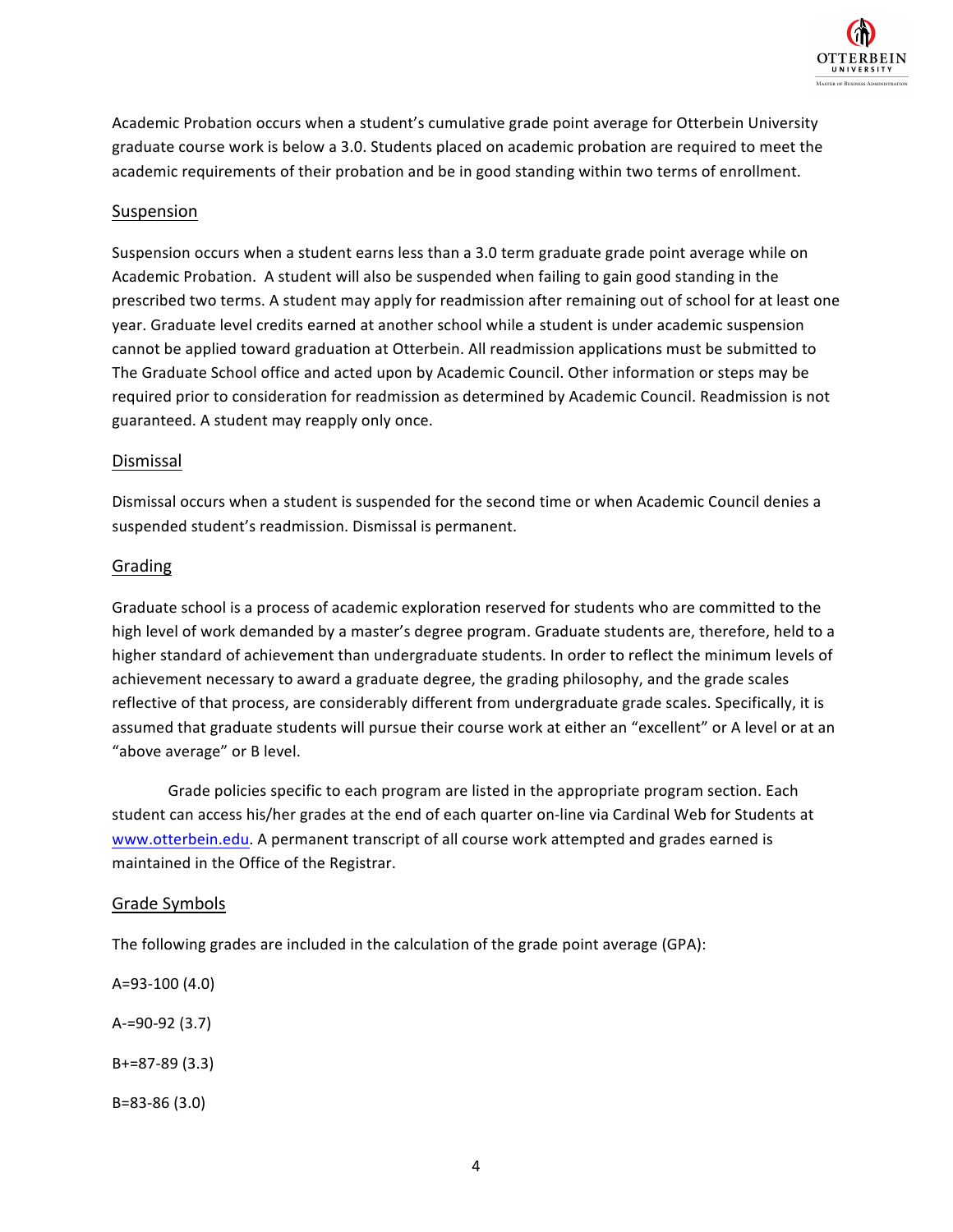

B-=80-82 (2.7)

C+=77-79 (2.3)

- C=73-76 (2.0)
- C-=70-72 (1.7)
- D+=67-69 (1.3)

D=60-66 (1.0)

 $F=59$  and below  $(0.0)$ 

The following grades are not included in the calculation of the grade point average:

F=Failing from pass/fail graded course.

IP=Course work is incomplete; temporary condition.

NR=Grade not reported by instructor; temporary condition.

P=Passing from pass/fail graded course.

R=Repeated course.

S=Satisfactory from satisfactory/unsatisfactory graded course.

T=Transfer credit from another institution.

U=Unsatisfactory in satisfactory/unsatisfactory graded course.

W=Withdrawal with permission.

#### In Progress (IP) Grades

"IP" is the temporary symbol given when course requirements have not been met due to circumstances beyond the student's control. An incomplete grade should only be considered when the majority of the work has already been finished. The pressures of a normal academic load or the desire to do extra work in the course are not sufficient reasons for granting an incomplete.

The amount of additional time permitted might be no more than a few days or weeks since it should be proportional to the student's illness, absence, etc. while remaining fair to others who were enrolled in the course. The IP must be completed no later than the following applicable deadline or sooner if prescribed by the instructor: for Autumn IP's, the last day of Winter classes; for Winter IP's, the last day of Spring classes; and for Spring IP's, the last day of Autumn classes.

Due to extraordinary circumstances, an IP completion deadline may be considered for extension. To receive consideration, the student (not the faculty) must submit a written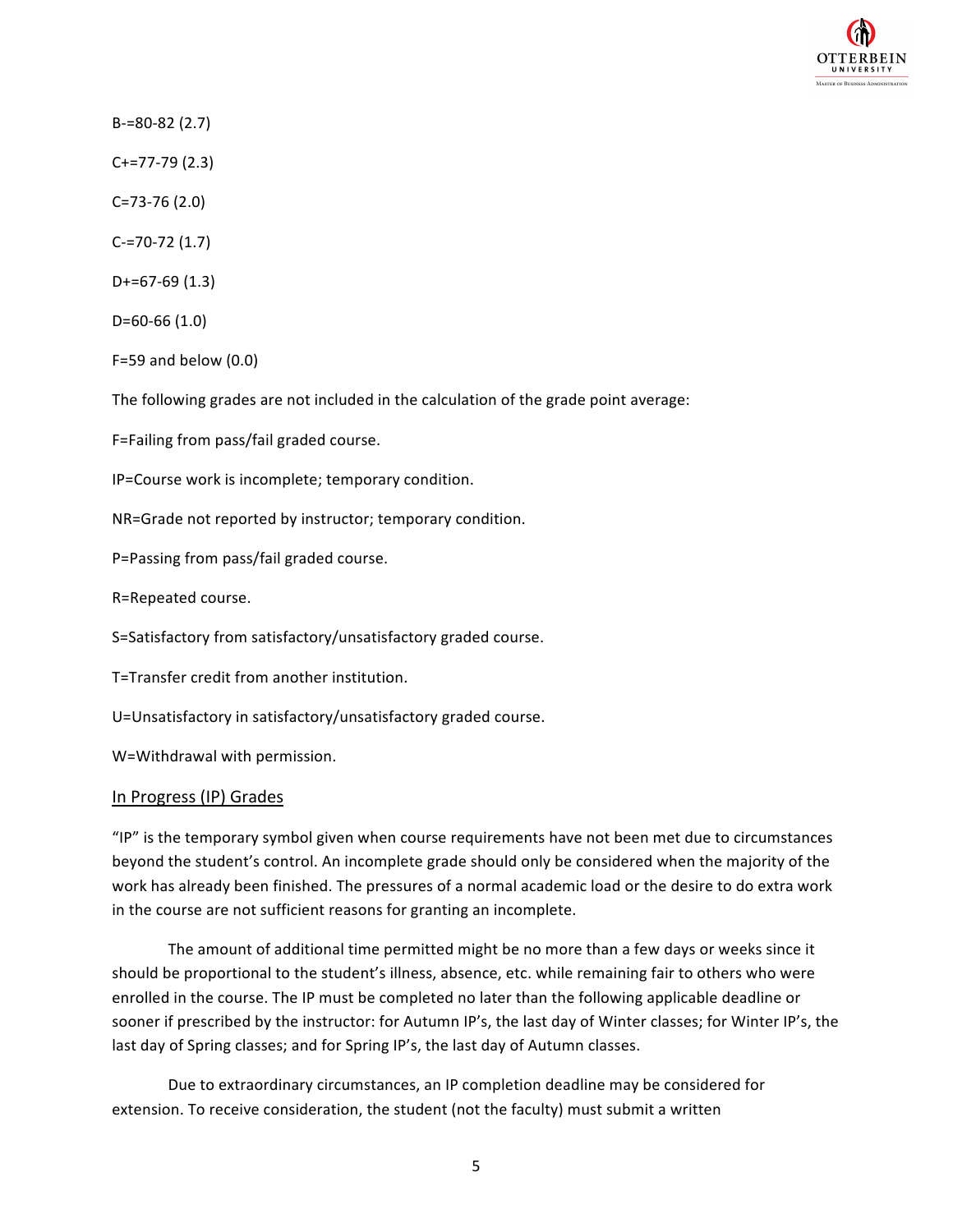

request/rationale to the Vice President for Academic Affairs no later than the 5<sup>th</sup> Friday of the term the IP is due for completion.

It is the student's responsibility to contact the course faculty to arrange for completion of the work, and it is the faculty's responsibility to submit the final grade. When no grade is received, the default grade previously provided by the instructor will be assigned.

#### Grade Discrepancies (Grade Changes)

Grades submitted to the Registrar's office are considered final unless (1) evidence of an error can be presented, or (2) the student is convinced his or her academic performance was evaluated on other than an academic basis or in a prejudiced or capricious manner. Grades may not be changed by arranging to complete additional work or by meeting criteria not in accord with those applied to all other students enrolled in the course.

To appeal a grade, the student must consult with the instructor (or the department chairperson when the instructor is away from campus) no later than the following applicable deadline: for Autumn grades, the end of Week 3 of the following semester; for Spring and Summer grades, the end of Week 3 of Autumn semester. Resolution and submission of the revised grade to the Registrar's office must occur by the end of the  $10^{th}$  week of those respective semesters. Signatures of both the instructor and the instructor's department chairperson are required to change a grade.

When a grading issue cannot be resolved, the student may present evidence in writing to the Vice President for Academic Affairs indicating an error, the prejudicial basis, or the capricious manner used in evaluating his or her performance. In all cases, this step must be taken no later than 5 business days beyond the applicable  $10^{th}$  week deadline indicated in the previous paragraph. The Vice President for Academic Affairs shall consult with the student and instructor after which the appeal may be passed on to the Appeals Council for its consultation and judgment. The actual grade change, if deemed in order by the Appeals Council, shall be determined by the Vice President for Academic Affairs in consultation with the student and the instructor involved (or the applicable Department Chairperson if the instructor is unavailable).

#### Auditing Courses

Students are permitted to audit some graduate courses. Please see the following link for more information: http://www.otterbein.edu/public/TheGraduateSchool/AuditAClass.aspx

#### Reasonable Academic Progress

The Office of Graduate Programs may deny future registration to a student whose enrollment over three terms does not fulfill program requirements. The decision to deny registration will be made on the recommendation of the Department's Director of Graduate Programs. No student will be denied future registration without first being notified by the Office of Graduate Programs.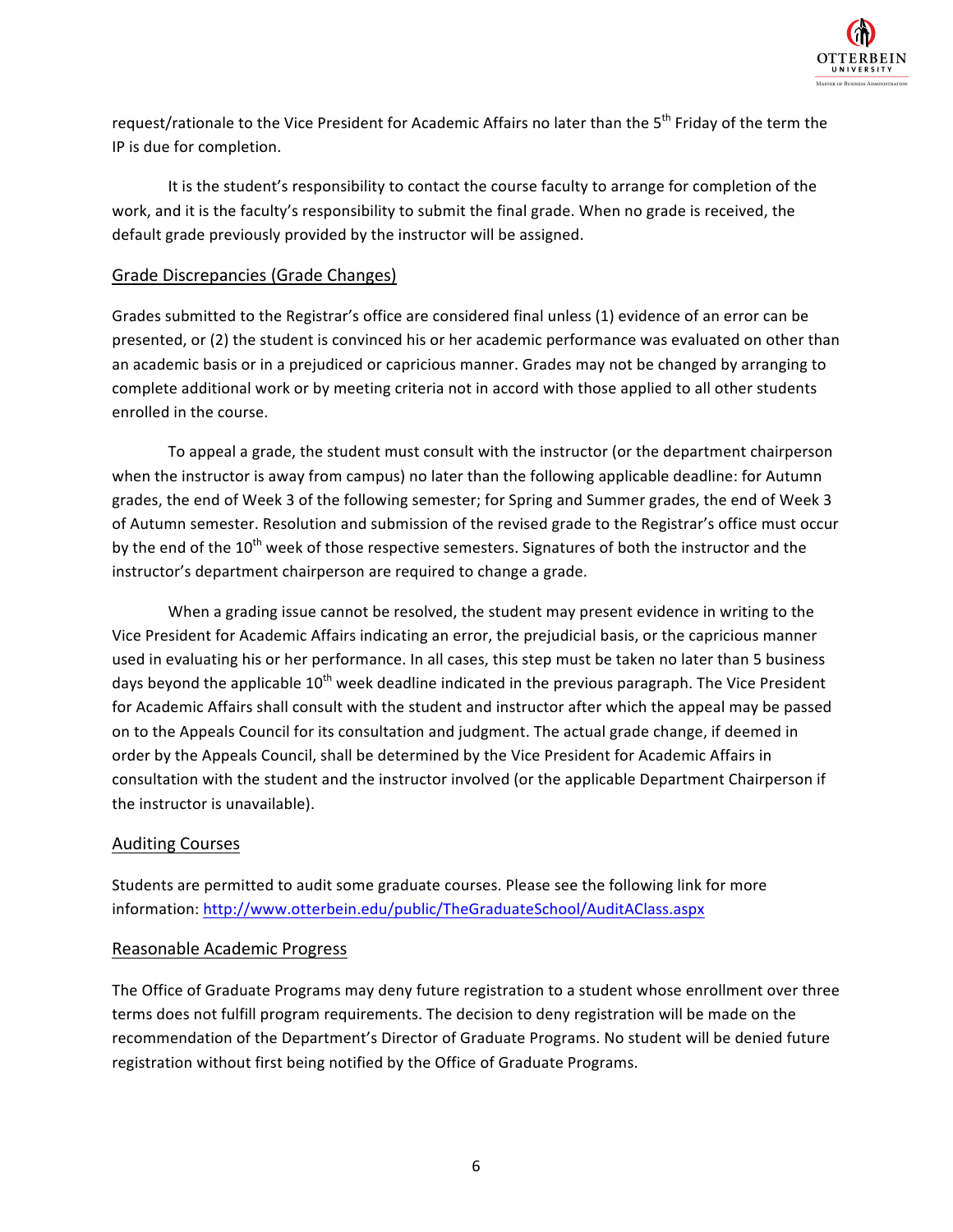

A student who has been denied registration and is otherwise eligible to enroll must contact the Department's Director of Graduate Programs to request permission to reenroll. The Department may determine specific conditions which must be met in order to continue in the graduate program. Upon receiving written permission, the student may reenroll in the original program.

#### Plagiarism, Cheating and Dishonesty

Please find the Definition of Academic Misconduct details within the Graduate Handbook. The link to the handbook is located on the following Web page:

#### http://www.otterbein.edu/public/TheGraduateSchool/Resources.aspx

It is necessary to ascertain with accuracy an individual's strengths and weaknesses in order to prepare a proper academic program for students and to evaluate their work. Thus, the "high standard of personal integrity" in the classroom means that an individual will not receive credit for work which is not their own.

#### Dishonesty

In addition to acts of plagiarism and cheating, acts of dishonesty include, but are not limited to the following: 

- a. Furnishing false information to any University official, faculty member, or office.
- b. Forgery, alteration or misuse of any University document, record or instrument of identification.
- c. Falsification, distortion, or misrepresentation of information before a judicial body.
- d. If a student provides false information related to his/her housing arrangements, he/she will be expected to pay for housing costs for the entire academic year and will be charges with falsifying records.

Acts of dishonesty as aforementioned constitute a Level Four violation, and will be referred to Judicial Council. See The Honor Code for additional information.

#### Time Limit for Program Completion

After a student has been admitted to the graduate program, continuous progress toward completion of the degree is expected. The time limit for the completion of graduate course work is five (5) years for the Master of Business Administration program. The time limit is computed from the first date credit is recorded on the University transcript until the program curriculum requirements are completed. Extensions are only considered if there is an adequate and unusual cause beyond the control of the student for failure to meet the time limit policy. Petitions requesting extension of the time limit must be submitted to the Program Director for the MBA program.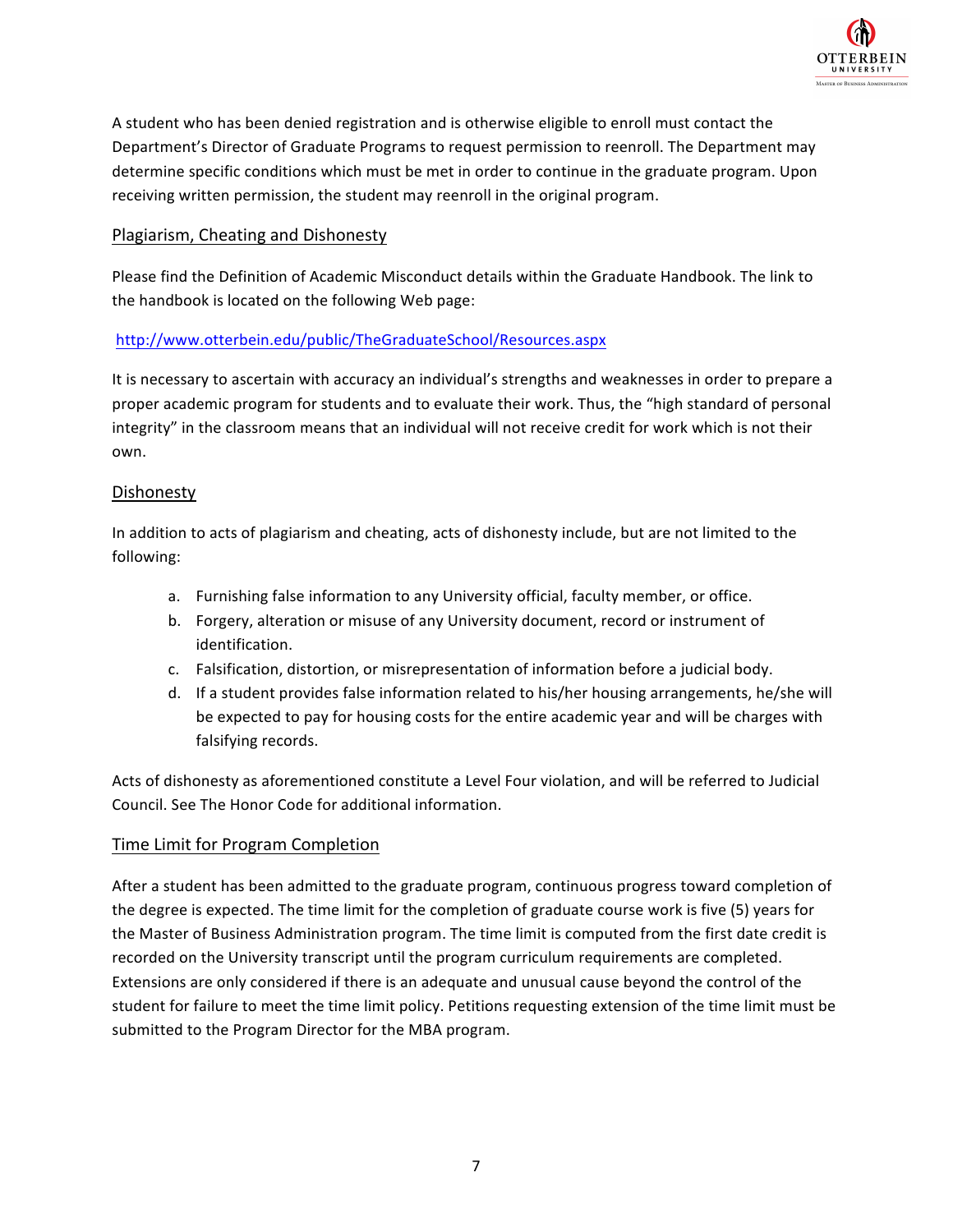

# **Enrollment Policies and Registration**

#### Semester Calendar/Credit Hours

Otterbein University is on a semester calendar, which means that there are two semesters during the school year (August-May) plus a summer session. Each course carries credit in "semester hours" which is related to the number of class meetings per week. One class (180 minutes) per week is equivalent to three hours of credit. Each semester of the school year consists of 15 weeks instruction and two to three days of final examinations. Summer session meets less than 15 weeks. The actual dates are announced the preceding February of each year. Students are expected to be present for the entire semester and final examinations.

The requirement for all degrees is based on credit hours. A three-quarter-hour course normally meets three hours per week. Throughout this catalog the terms "semester hours", "credit hours" and "hours" may be used interchangeably when applicable. The Registrar's Office maintains a website at www.otterbein.edu/registrar. 

#### **Prerequisites**

Prerequisites (prereqs) are requirements that are judged by necessary for the successful completion of a course. Students who register for a course without taking the prerequisite are subject to being withdrawn from the course by the instructor or the Registrar. It is the student's responsibility to assure that a prerequisite has been met.

#### Registration

Please see the Registrar's Web page at the following link: http://www.otterbein.edu/public/Academics/Registrar.aspx

#### **Withdrawal**

Withdrawal procedures can be found at the following Web page: http://www.otterbein.edu/public/Academics/Registrar/withdrawal.aspx

# **Tuition, Fees and Payment Plan**

Schedule of Fees

Academic Year 2017-2018

Tuition  $\frac{1}{5650}$ /credit hour Total Amount \$23,400 for 36 credit hours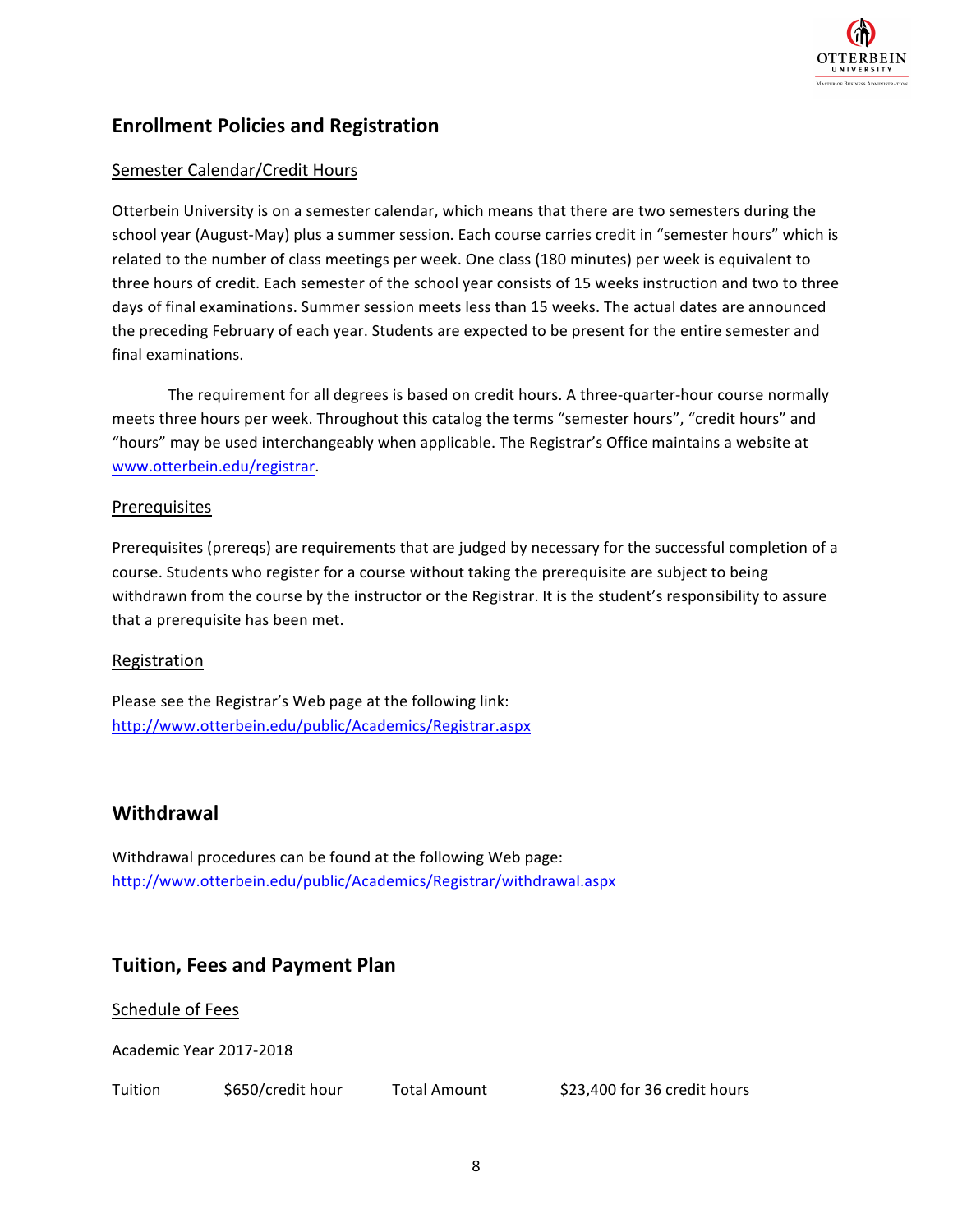

For any related fees, please refer to the University's website at www.otterbein.edu or contact the Business Office. Otterbein reserves the right to change these rates within the period covered by this catalog.

#### Tuition Fee Payment Plans

In recognition of the fact that many adult students must carefully plan their finances to manage a household budget, convenient payment plans are available. Payment plans are an alternate to paying all fees by the due date of each term. Details regarding payment plan options are available at http://www.otterbein.edu/public/FutureStudents/BusinessOffice/PayYourBill.aspx. If you choose to use one of these plans, please make arrangements before the beginning of the semester.

# **Financial Aid**

#### Financial Aid

Degree-seeking graduate students are eligible to be considered for a variety of loans. Please click the following link to find out more about Financial Aid options and details.

http://www.otterbein.edu/public/FutureStudents/FinancialAidAndScholarships.aspx

# **Scholarships**

#### **MBA** Students

MBA Scholarships are available for all applicants based on merit. This includes the review of both undergraduate GPA and GMAT scores. Scholarships can range from 10% to 50% of full tuition.

The Westerville Area Chamber of Commerce offers a scholarship for a qualified applicant who has been accepted into the MBA program. More information is available at the Westerville Area Chamber of Commerce website, www.westervillechamber.com or by email at info@westervillechamber.com.

# **Graduation/Commencement**

In order to participate in graduation, a student must:

- 1. Complete all academic degree requirements.
- 2. Request and submit a fully signed Application for Degree. This can be done online thru the Registrar's commencement website, www.otterbein.edu/registrar.
- 3. Submit any additional required paperwork as specified in the Application for Degree.